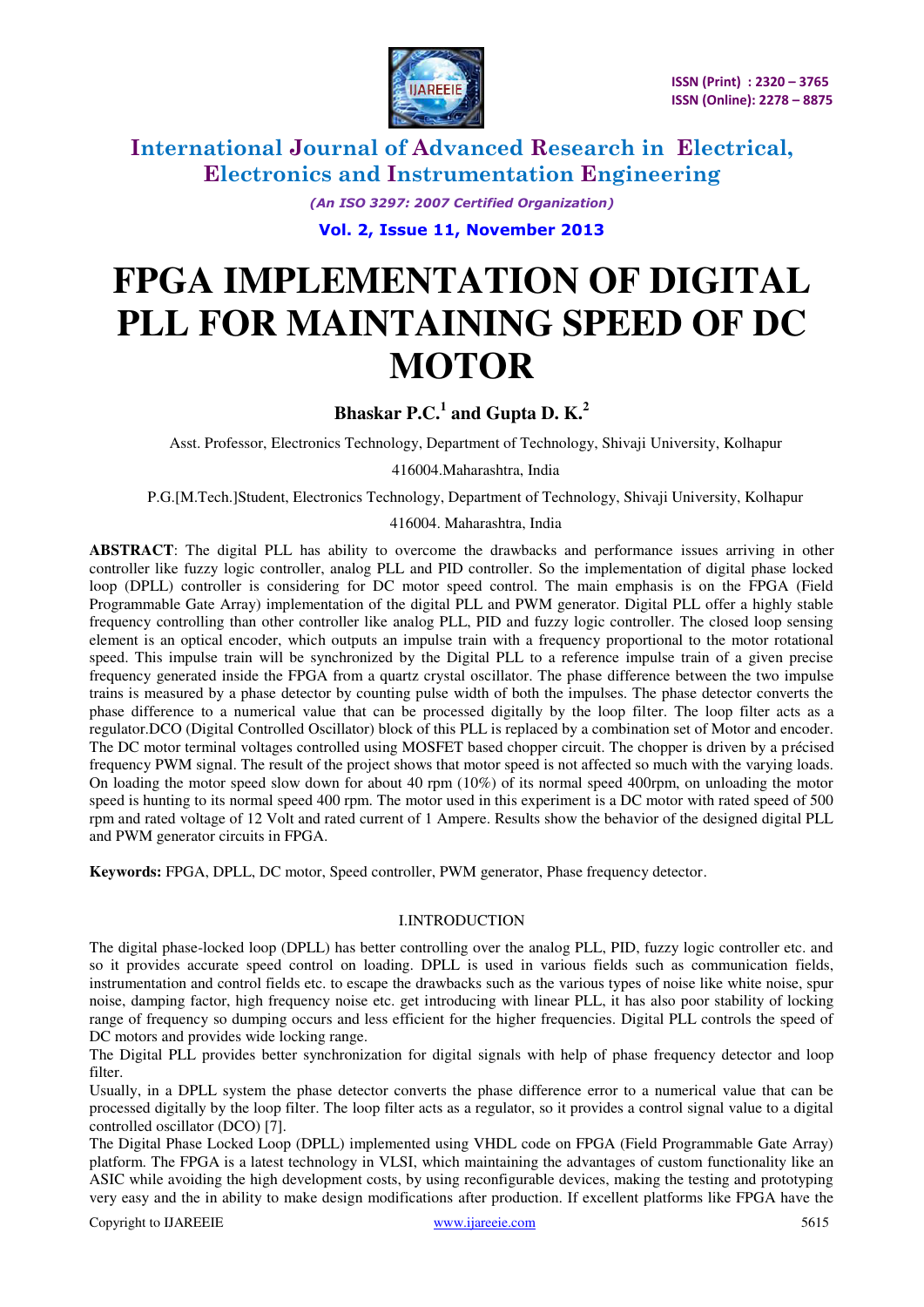

*(An ISO 3297: 2007 Certified Organization)* 

# **Vol. 2, Issue 11, November 2013**

support of predefined and pre-verified IP cores [8]. Digital PLL is a closed-loop with feedback sub-system, digital signals has to be synchronized.

DC Motors controller have been widely using in industrial variable-speed applications because of their desirable speedtorque characteristic and simplicity of control. In some applications the open-loop regulation of the drive motor is adequate. In some others applications feedback control is required for better performance. Conventionally, this is achieved by a servo feedback system in which any change in speed is sensed by the closed loop sensing element is an optical encoder, which outputs an impulse train with a frequency proportional to the motor rotational speed. This feedback impulse train will be synchronized by the digital PLL with a reference impulse train of precise frequency, which generating on the board of FPGA having a quartz crystal oscillator. The phase frequency detector generates a numerical error signal values called as difference error values.

The loop filter is called as regulator, which regulates the control signal values as per the difference error values. The control signal values applied to PWM generator as its count values. The PWM generator produces the signal which controls the terminal voltage of DC motor from its duty cycle. The duty cycle of PWM changes as per error signal values produced by phase comparator system [1].

In digital phase-locked loop method, motor speed is converted to a digital pulse train, which is synchronized with a reference digital pulse train. In this way, by locking onto a reference frequency, precise control of motor speed is achieved.

 To control the speed of DC motors, we are controlling the motor terminal voltages with the help of PWM. The chopper output voltage is proportional to the chopper switching frequency and its duty cycle, so the magnitude of voltages entering the terminal motors can be adjusted, and so the motor speed. This paper presenting an input voltage controlled by MOSFET-chopper, dc motor drive in which digital phase-locked loop principle is applied to precisely synchronize the motor speed to a reference frequency. The DCO is implemented by combination of switching control circuit, MOSFET chopper, dc motor and rotary encoder.

An experimental system is accordingly realized to evaluate the motor operation under no-load and full-load conditions. Design procedure is illustrated using actual parameter of a prototype system with a self-excited dc motor (12-V 1000 rpm 1-A) powered from a MOSFET chopper. Finally, implemented and experimental results are given[3].

However, the analog PLL system is not satisfied in working of some applications where excellent speed regulation and fast dynamic response is required. These features can be achieved by using a digital phase-locked loop control system.

#### II. DIGITAL PHASE-LOCKED LOOP

Digital Phase-locked loop (DPLL) has been intensively used in control application system where accurate frequency synchronization is required. In its basic blocks of digital phase-locked loop consists of a phase frequency detector (PFD), a loop filter and a digital-controlled oscillator (DCO) as all blocks of PLL are digital so it is called as All digital PLL as shown in Figure1. The DCO output signal is compared with the reference signal by the PFD, which produces an error signal to indicate the phase difference values [4].



Figure.1.Block Diagram of Digital PLL

The phase error signal is filtered by the loop filter to providing a control signal value proportional to the phase difference between the two signals. This control signal value is used to vary the DCO frequency in such a direction that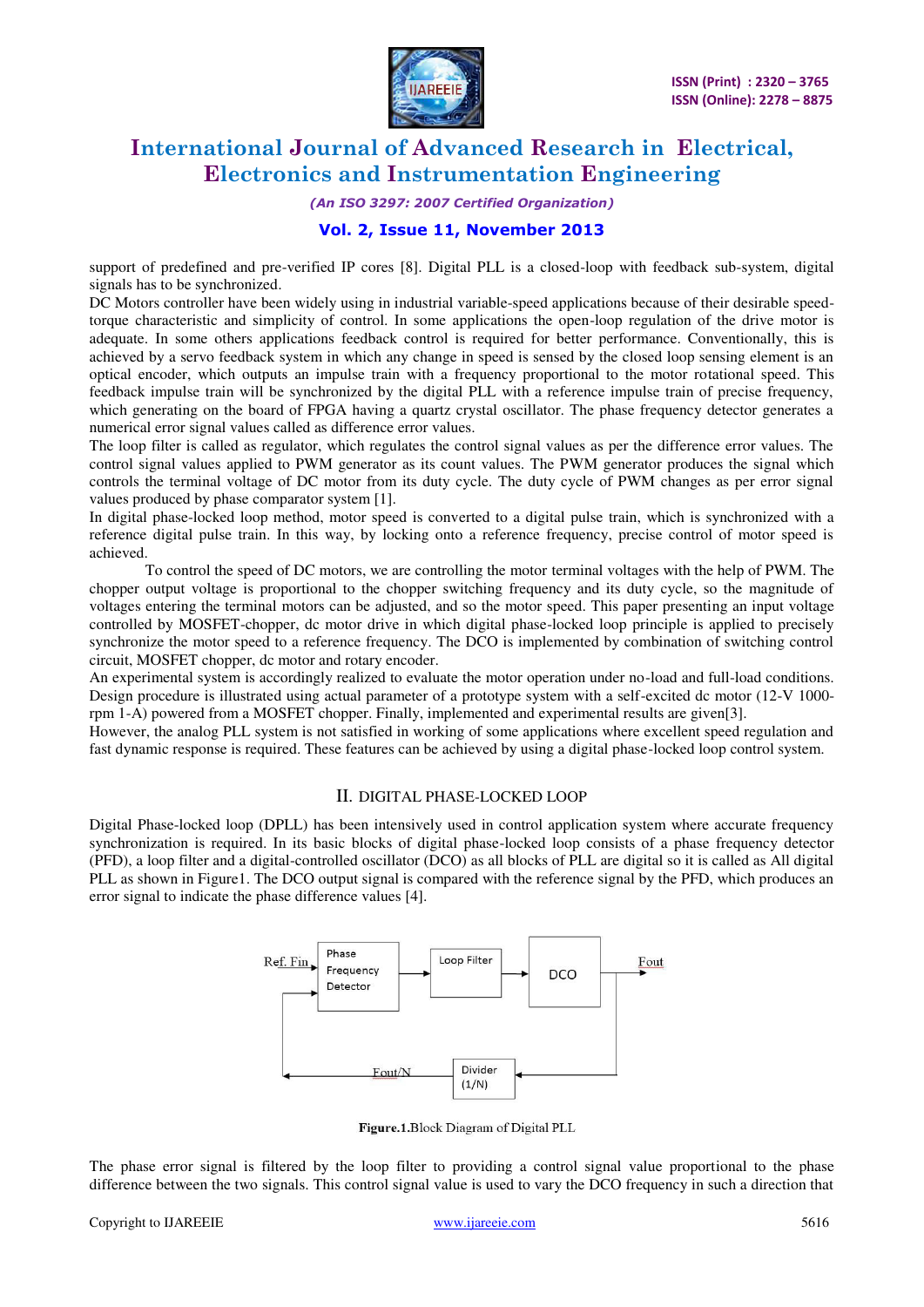

#### *(An ISO 3297: 2007 Certified Organization)*

### **Vol. 2, Issue 11, November 2013**

reduces the phase difference. An equilibrium state is reaches when the DCO frequency is exactly equal to the frequency of the reference-input signal [3].

By inserting a frequency divider (usually a digital programmable counter) in the feedback path the DCO frequency can be synchronized to a multiple of the reference frequency as shown in Fig. 1. Such a configuration is called a frequency synthesizer, which is usually used to generate precise frequencies in communication systems.

The range of frequencies from minimal to maximal value from its reference where the DPLL will remains in the locked condition is called the lock range of the DPLL. If the PLL is initially

locked and input signal frequency becomes smaller than *fmin*, or if input signal frequency exceeds *fmax,* the PLL fails to keep the it's rated speed equal to reference input signal frequency, and the PLL becomes unlocked. The digital PLL principle described can be used with advantage in dc motor speed control, providing an effective means to synchronize motor speed to a precise clock signal. The PLL basic configuration or the frequency synthesizer configuration can be used, in which the DCO is replace by the combination of dc motor (with the motor driver) and speed encoder which generated a pulse train of frequency proportional to motor speed.

#### III. FIELD PROGRAMMABLE GATE ARRAY (FPGA)

FPGA is a re-programmable chip. A design in FPGA can be automatically converted from gate level into layout structure by place and route software Xilinx ISE offer a wide range of components, for example, XC3S400-4PQ208 offer 30,000 max. Logic-gates on 1000 CLBs (Configured Logic Blocks) with system clock rates up to 4MHz, Designing on FPGA is very fast, easy to modify and suitable for prototyping products, because they are rather expensive and therefore are not economical for mass production[10][7] .

### IV. DESCRIPTION OF THE PROPOSED SYSTEM

Digital PLL based DC motor speed control is the proposed speed control system for a self-excited DC motor Powered from an MOSFET chopper is depicted in Fig-2.The system configuration is similar to a phase-locked frequency synthesizer in which the DCO is replace by the combination of switching control circuit, single-phase MOSFET chopper, dc motor, and speed encoder (rotary encoder). The rotary encoder and the programmable divide-by-N counter provide the feedback signal, which is a pulse train of frequency proportional to motor speed. The digital phasefrequency detector is used to compare the feedback signal with a reference pulse train.The detector output is filtered by the low-pass filter to providing a voltage proportional to the phase difference between the two signals. This error voltage is converted into timing pulses for triggering a single-phase MOSFET chopper. Thus the mean motor voltage, and as a result, its speed are consequently varied in order to reduce the phase difference between the feedbacks and reference signals.

The block diagram of proposed DC motor speed-control system with master parallel FPGA mode to simplify the circuit is depicted in Figure 2.



Figure.2. FPGA based DC motor Speed control Using DPLL.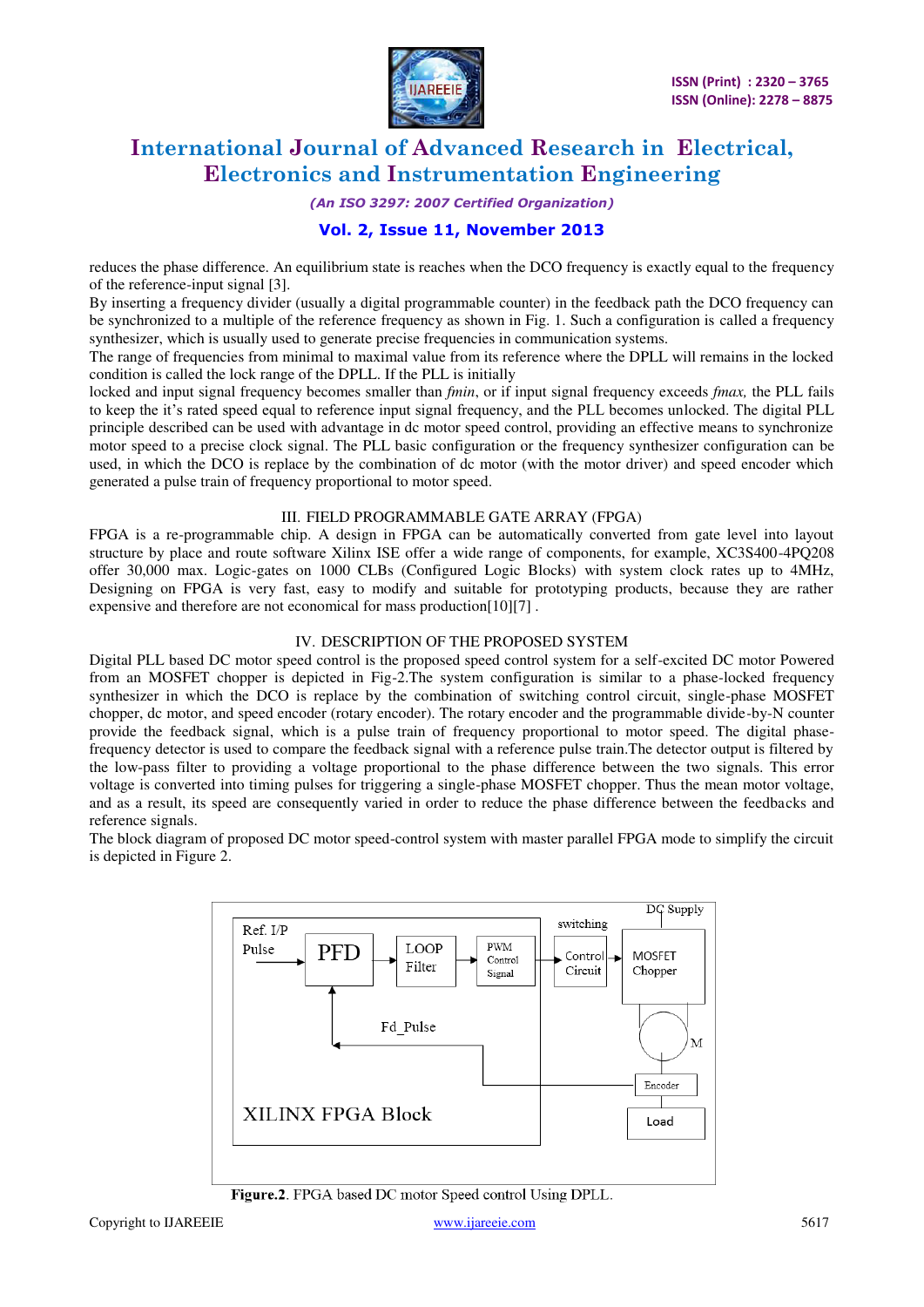

*(An ISO 3297: 2007 Certified Organization)* 

# **Vol. 2, Issue 11, November 2013**

The digital Phase frequency detector, digital loop filter and PWM generator are implemented using behavior and structural model with VHDL in FPGA. When equilibrium-state is reached, the motor speed is precisely synchronized to a multiple of the reference frequency. The digital phase detector and programmable counter design are configured on a single PROM implemented on FPGA XC3S400-4PQ208 with master parallel mode [8][9].

### **CLOCK DIVIDER**

Clock divider generates reference clock signal corresponding to reference speed of dc motor form crystal frequency of 4MHz of FPGA board. The divide value can be set as count value for clock divider circuit, implemented in FPGA.

#### C**alculation for divide value of clock divider:**

The board frequency is  $Fb = 4 \text{ MHz}$ ,

So, its time period  $Tb = 250$  ns,

Let's consider motor running at no load speed is 400 rpm

So, speed in frequency (reference frequency)

Ref freq signal = ref RPM / 60 Hz (1)  $= 400/60 = 6.667$  Hz and

 $T$ \_rpm = 1 /  $F$ \_rpm = 150 ms.

So,

Divide value =  $T$ \_rpm / Tb=6,00,000.

#### **PHASE FREQUENCY DETECTOR**

The phase-frequency detector is a digital one that implemented on FPGA, which compares the width of reference pulse of trains with feedback pulse of trains width from encoder. The detector output signal value is composed of a dc component and harmonics, which will be eliminated by the loop-filter so that the transfer function of the phase detector can be considered as a constant [1].

So,

### **Diff.\_error\_value = (feedback\_pulse\_wdth – ref.\_pulse\_width) (2)**

The corresponding phase frequency detector model is shown in Fig. 3. This shows analytical model using Ztransform.



Fig.3 Phase frequency Detector Model

The direct digital synthesizer (DDS) is described by the discrete transfer function of the phase accumulator with gain  $k_0$ . Furthermore, the processing delays (e. g., for pipelining) are included as  $D_{FF}$  for the feed forward path and  $D_{FB}$  for the feedback path. The *DFB is used* for small delay variations. For worst-case stability examinations, the maximal group delay has to be used. The gain of the discrete phase detector is named  $k_d$ . The phase error transfer function can then be obtained by solving equation given below for E(z).

$$
E(z) = \frac{1 - z^{-1}}{1 - z^{-1} + k_d k_0 F(z) z^{-(D_{FB} + D_{FF})}}.
$$
\n(3)

The  $F(z)$  shows transfer function of filter. The properties of  $E(z)$  have to be chosen carefully, For the phase error should tend to zero with increasing time leading to the condition[11].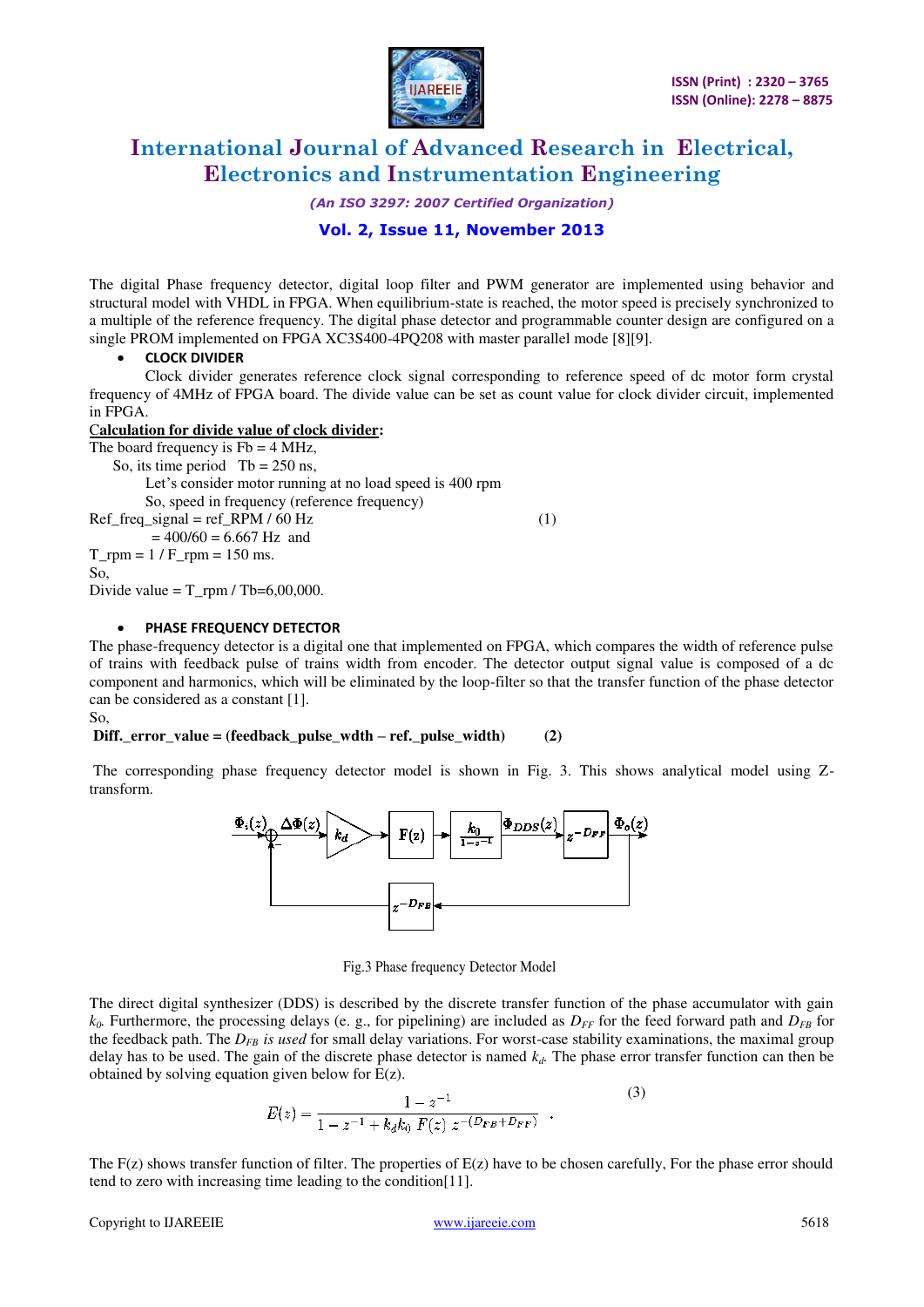

*(An ISO 3297: 2007 Certified Organization)* 

**Vol. 2, Issue 11, November 2013** 

# **DIGITAL LOOP FILTER**

The basic function of the loop filter is to produce the control signal value by adding and removing a difference error value from the phase-detector output in order to obtain a regulated signal values which will maintains the speed of DC motor. So loop filter also called as a regulator.

So,

#### **Control signal value = (Ref\_signal\_value +/- Diff\_error\_value).**  $(4)$

A proportional-integral (PI) filter is used as the loop filter. This digital filter is described as analytical model of digital loop filter [11].

$$
H(z) = K_1 + \frac{K_2}{1 - z^{-1}}\tag{5}
$$

Where  $K_1$  and  $K_2$  are the gain coefficients of the proportional and the integral paths respectively. The VHDL model of the loop filter is described behaviorally. When the PFD is initialized with the RESET signal, the output of the loop filter is also set to the initial value as well as the DCO output frequency. Otherwise, the ERROR is processed by the loop filter.

#### **PWM GENERATOR**

The PWM duty cycle varies in proportional of difference error value generated by PFD. The voltage supplied to the motor terminals is proportional to the PWM duty, control signal value from loop filter is used as count value for PWM generator. Due to loading on motor speed sensed by encoder is decreases and duty cycle of PWM increases. At No load condition motor running at reference speed of PWM duty cycle 50% [1].

### **DIGITAL CONTROLLED OSCILLATOR (DCO)**

The Digital Controlled Oscillators in the digital phase-locked loop speed control system is replace by the combination of switching control circuit, MOSFET chopper, dc motor and rotary encoder. The transfer function of the motorencoder block is determined according to as a second order system.  $H(S) = Km/s (1+sTm)$  (6)

Where,

Km the motor gain and Tm is the motor time constant.

#### V. **EXPERIMENTAL RESULTS**

The experimental results show behavior modeling of the system. As PWM duty cycle varies its average voltage also varies. Here reference signal of 400 rpm, feedback signal of 360 rpm due to load, difference error signal of 40 rpm and corresponding PWM signal waveforms are shown below. PWM duty cycle has 61% ON period and 39% OFF period.

#### **SIMULATOR BASED RESULT**

The model Sim5.7F generates simulated output of proposed system which similar to actual results under load and at No load condition as follows.

**a**)Under load condition b) At No Load condition:-

The difference error is zero at No load.



wave - default : Edit View Insert Format Tools Window  $\mathcal{A}$  is the state of  $\mathcal{A}$  in  $\mathcal{A}$  in the state  $\mathcal{A}$  in the state  $\mathcal{B}$  is in the state  $\mathcal{A}$ 

 **fig** :-Simulated output under load condition **Fig:**-Simulated output At No load condition

Copyright to IJAREEIE www.ijareeie.com 5619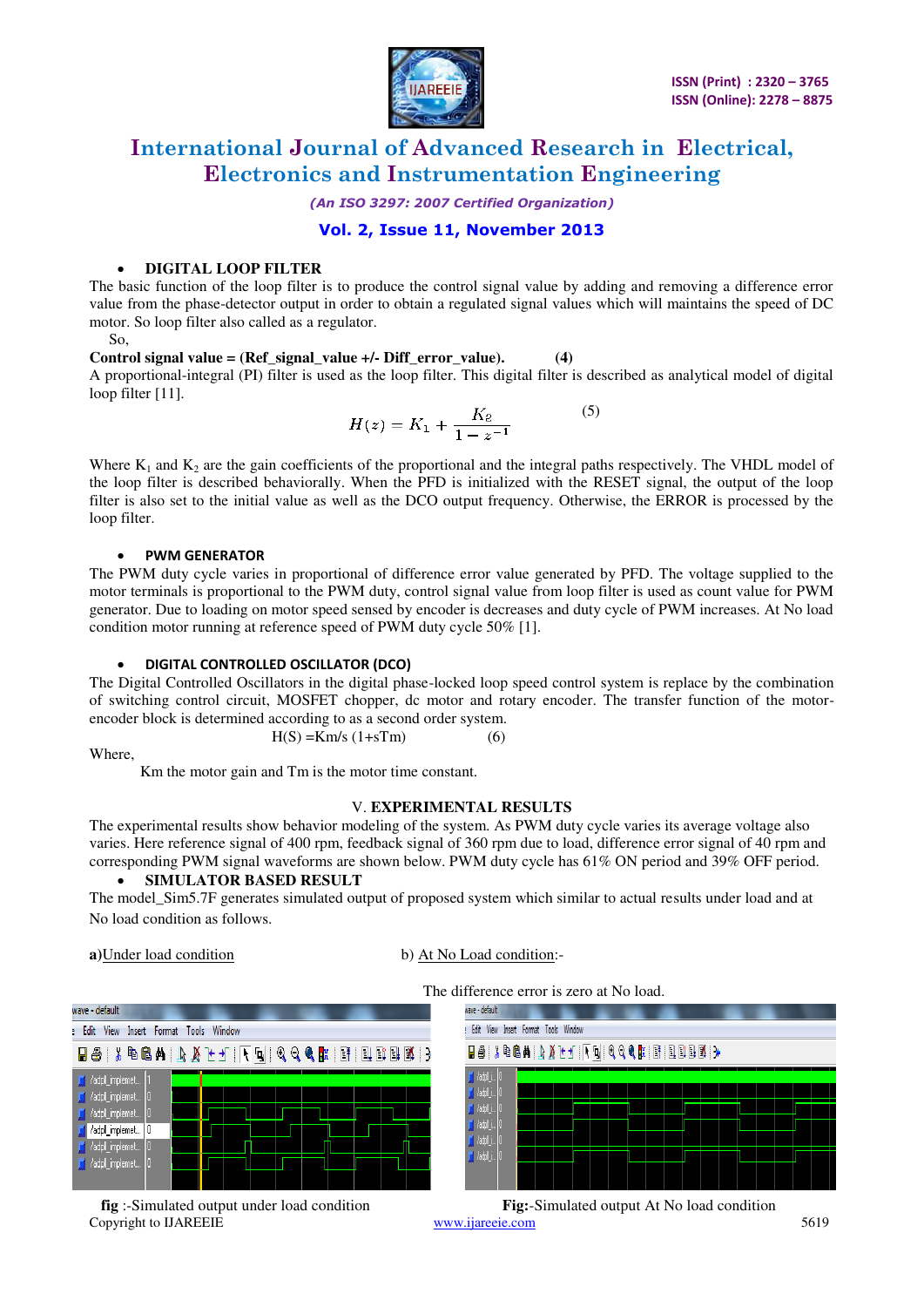

*(An ISO 3297: 2007 Certified Organization)* 

# **Vol. 2, Issue 11, November 2013**

#### **HARDWARE BASED RESULT**

The following waveform shows the input and output signals of real-time proposed system.

#### **I) Input Signals:**







**Fig:** Reference signal of 400 rpm **Fig**: Feedback Signal of 360 rpm

#### **II) Difference Error Signal**

At No load condition difference error is zero, but error occurred at load condition as shown in fig.

|                                          | Stop                   | $M$ Pos: $0.00\mu s$ | ÷ | Measure                   |
|------------------------------------------|------------------------|----------------------|---|---------------------------|
|                                          |                        |                      |   | CH1<br>Amplitude<br>3.36V |
| ٠                                        | ı<br>ı                 |                      |   | CH1<br>Freq<br>6.00Hz     |
|                                          | ٠                      |                      |   | CH1<br>Rise<br>2.00ms     |
|                                          |                        |                      |   | CH1<br>Fall<br>2.00ms     |
| 2.00V<br>Ch1<br>TIF <del>f</del><br>lath | Ch <sub>2</sub><br>0ff | $M$ 50.0ms           |   | CH2 OFF<br>Freq           |



### **III) Output Signal:-**

**a)** Under load condition

As load is applied to the motor the speed of motor decreases respectively, so to increase speed back to reference speed, duty cycle of **PWM** increases respectively**.** 

|                          | Stop                   | M Pos: 0.00 µs | ÷ | Measure                   |
|--------------------------|------------------------|----------------|---|---------------------------|
|                          |                        |                |   | CH1<br>Amplitude<br>3.36V |
|                          |                        |                |   | CH1<br>Freq<br>$6.67$ Hz  |
|                          |                        |                |   | CH1<br>Rise<br>2.00ms     |
|                          |                        |                |   | CH1<br>Fall<br>2.00ms     |
|                          |                        |                |   | CH <sub>2</sub> OFF       |
| 2.00V<br>Ch1<br>Math Off | 0ff<br>Ch <sub>2</sub> | $M$ 50.0ms     |   | Freq                      |

 **Fig:** PWM signal for DC Motor under load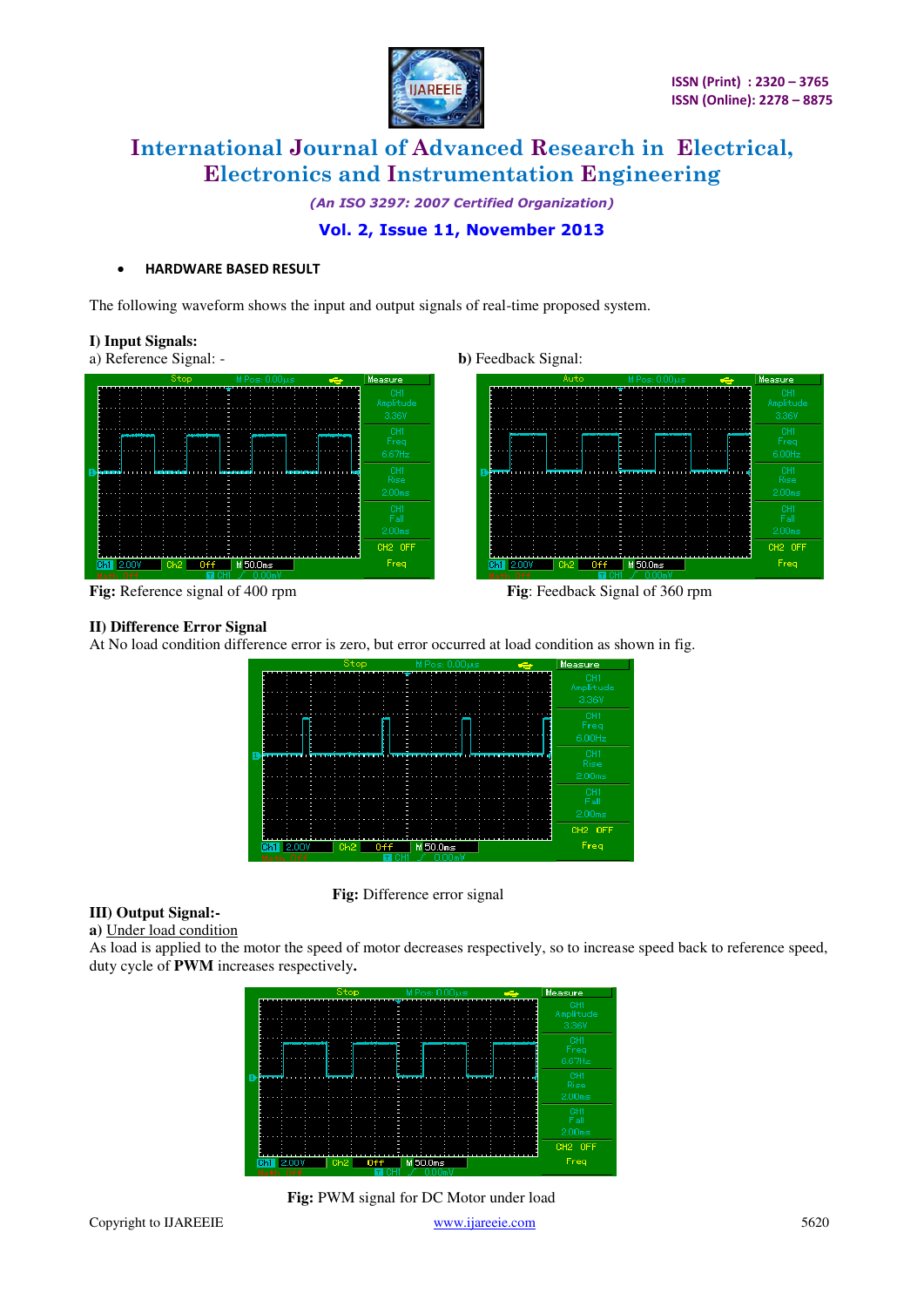

*(An ISO 3297: 2007 Certified Organization)*  **Vol. 2, Issue 11, November 2013** 

#### **b**) At No Load condition:-

As there is no load is applied to the motor the speed of motor same as speed of reference speed having duty cycle of PWM is 50%.



Fig: - Output Signal at No load

#### VI.CONCLUSION

An digital PLL **(**DPLL) controller is highly accurate than other controller like analog PLL,PID ,Fuzzy logic controller to obtain a robust and precise speed control for a DC motor drive has been presented.

Conventional speed controller for DC motor system requires a complete mathematical model of the motor. DPLL design uses counter based linguistic description to replace the mathematical model. This can reduce design complexity and expedite the development cycle. However, DPLL control provides best performance for DC motor speed control both in transient state and steady state. The overshoot phenomena may occur due to other control techniques than DPLL depends on the quantization levels of input and output variables. When the speed error is larger, the DPLL becomes active and the system responds quickly by drawing the motor speed into the preset speed error range. The feasibility of using DPLL in DC motor speed control system has been demonstrated. Precise speed regulation is achieved by DPLL operation. It has been shown by experiment that the performance of the system can quickly recover from loss of speed accurately improved than other controller like PID, Fuzzy Logic and analog PLL.

#### **REFERENCES**

- [1] H.Machida, F.Kobayashi, "PLL/PID Motor Control System by Using Time Domain Operation of PWM Signal," SICE Annual Conference 2007, Kagawa University, 2007, Sept. 17-20.
- [2] Putra Malaysia, Selangor, Malaysia [; S.B.M. Noor, ;](http://ieeexplore.ieee.org/search/searchresult.jsp?searchWithin=p_Authors:.QT.Noor,%20S.B.M..QT.&newsearch=partialPref) S.[M.Bashi, ; M](http://ieeexplore.ieee.org/search/searchresult.jsp?searchWithin=p_Authors:.QT.Bashi,%20S.M..QT.&newsearch=partialPref).[K.Hassan, ;](http://ieeexplore.ieee.org/search/searchresult.jsp?searchWithin=p_Authors:.QT.Hassan,%20M.K..QT.&newsearch=partialPref)"Microcontroller performance for DC motor speed control
- system"; In the Proceedings of National [Power Engineering Conference, 2003, p](http://ieeexplore.ieee.org/xpl/mostRecentIssue.jsp?punumber=9802)p 104 109, 2003, Dec. 15-16.<br>
[3] R.E.Best, "Phase-Locked Loops: Design, Simulation and Applications." McGraw-Hill,5<sup>th</sup> Ed., 2003.
- [4] D. Abramovitch, "Phase-Locked Loops: a Control Centric Tutorial." Proceedings of the American Control Conference, Anchorage, AK, 2002, May 8-10.
- [5] Mao-Fu Lai, "Application of Fuzzy Logic in the Phase-Locked Loop Speed Control of Induction Motor", IEEE Transaction On Industrial Electronics, vol.43, no.6, pp.630-639, 1996.
- [6] A Khoei, K.H. Hadidi, " Microprocessor Based Closed-Loop Speed Control System For DC Motor Using Power Mosfet." Umia University, ICECS, pp.1247-1250, 1996.
- [7] Peter Alfke, "Frequency/Phase Comparator for Phase-locked Loops", Xilinx AN-1076, Xilinx Inc., 1994.
- [8] D.Geiger, "Phase lock Loops for DC Motors*".* John Wiley, New York, 1981
- Nicolai and t Castagnet, "A Flexible Micro controller Based Chopper Driving a Permanent Magnet DC Motor", The European Power Electronics Application. 993, Moore, "Phase-locked loops for motor-speed control", IEEE Spectrum, pp.61-67, 1973.
- [10] [www.xilinx.com/](http://www.xilinx.com/)
- [11] SE. Zianbetov, M. Javidan, F. Anceau and D. Galayko, "Design and VHDL Modeling of All-Digital PLL."